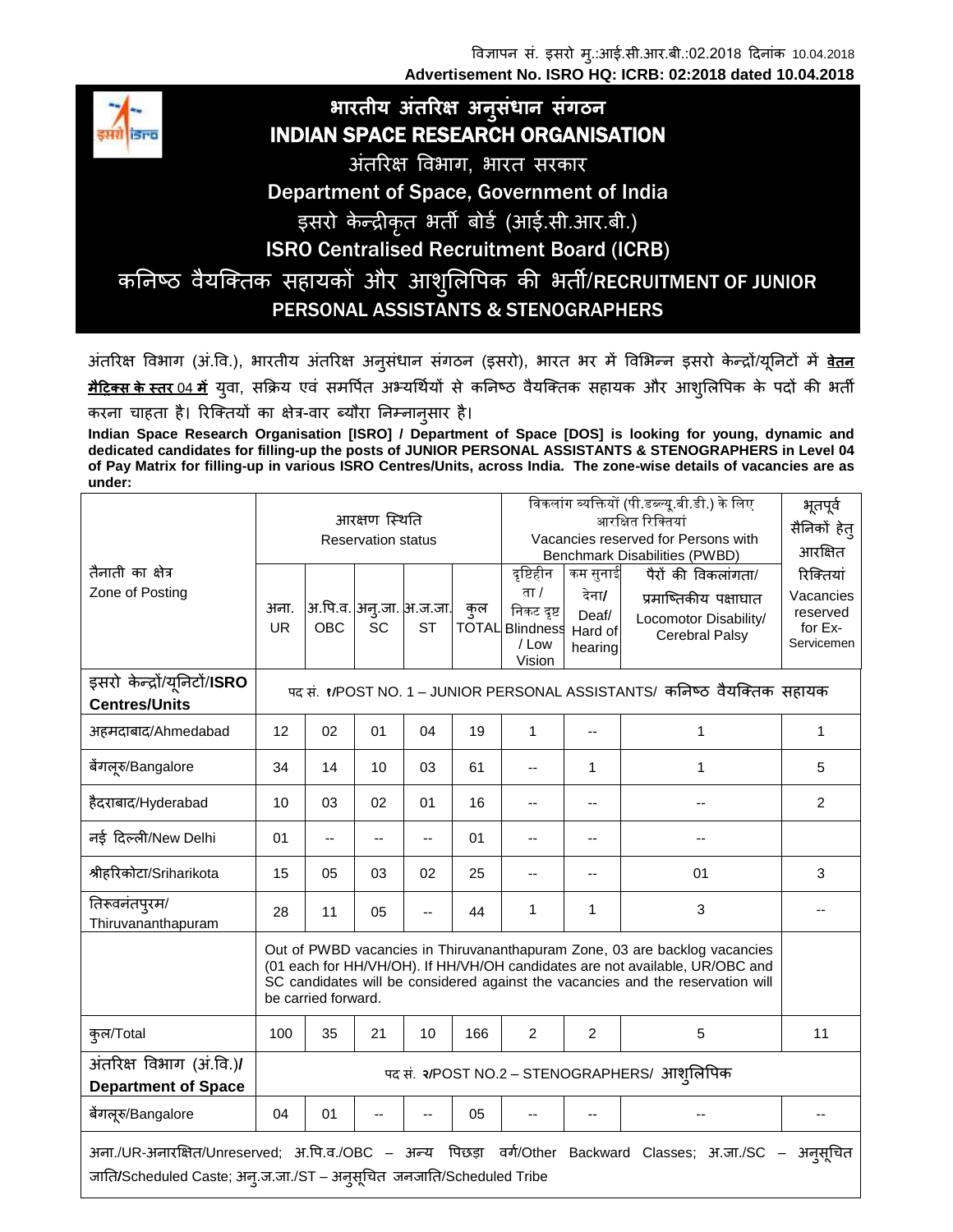| पात्रता/Eligibility: | कला/वाणिज्य/प्रबंधन/विज्ञान/कम्प्यूटर प्रयोग में विश्वविद्यालय दवारा घोषित प्रथम पर श्रेणी में<br>स्नातक                                                                                                                                                          |  |  |  |  |  |  |  |  |  |
|----------------------|-------------------------------------------------------------------------------------------------------------------------------------------------------------------------------------------------------------------------------------------------------------------|--|--|--|--|--|--|--|--|--|
|                      | Graduation in Arts/Commerce/ Management/ Science/ Computer Applications with First Class,<br>as declared by the University.                                                                                                                                       |  |  |  |  |  |  |  |  |  |
|                      | OR.                                                                                                                                                                                                                                                               |  |  |  |  |  |  |  |  |  |
|                      | Diploma in Commercial/Secretarial Practice with First Class with one year experience as<br>Steno-Typist/Stenographer                                                                                                                                              |  |  |  |  |  |  |  |  |  |
|                      | AND                                                                                                                                                                                                                                                               |  |  |  |  |  |  |  |  |  |
|                      | A minimum speed of 80 w.p.m in English Stenography                                                                                                                                                                                                                |  |  |  |  |  |  |  |  |  |
|                      | के साथ/WITH                                                                                                                                                                                                                                                       |  |  |  |  |  |  |  |  |  |
|                      | कम्प्यूटर प्रयोग में ज्ञान/Knowledge in the use of Computers.                                                                                                                                                                                                     |  |  |  |  |  |  |  |  |  |
| आय् सीमा/Age limit : | 30.04.2018 को 18-26 वर्ष (अन्.जा./अन्.जा.जा. के अभ्यर्थियों के लिए 31 वर्ष और अ.पि.व. के अभ्यर्थियों के                                                                                                                                                           |  |  |  |  |  |  |  |  |  |
|                      | लिए 29 वर्ष)। भूतपूर्व सैनिकों, विकलांग व्यक्तियों, विधवा, तलाक-शुदा महिलाओं तथा न्यायिक दृष्टि से अपने पति                                                                                                                                                       |  |  |  |  |  |  |  |  |  |
|                      | से अलग हई महिलाएं जिन्होंने पुनर्विवाह न किया हो, भारत सरकार के आदेशानुसार आयु सीमा में छूट के लिए                                                                                                                                                                |  |  |  |  |  |  |  |  |  |
|                      | हकदार हैं/18 - 26 years as on 30.04.2018 (31 years in case of SC/ST candidates and 29 years                                                                                                                                                                       |  |  |  |  |  |  |  |  |  |
|                      | for OBC candidates). Ex-Servicemen; Persons with Disabilities; Widows; Divorced women<br>and women judicially separated from their husbands and who are not remarried; Meritorious<br>Sportspersons are eligible for age relaxation as per Govt. of India orders. |  |  |  |  |  |  |  |  |  |

2. **आवेदन की विधि** :ऑनलाइन पंजीकरण हेत् आवेदन इसरो की वेबसाइट पर 10.04.2018 से 30.04.2018 के बीच उपलब्ध रहेगा। अभ्यर्थी अपने आवेदन ऑनलाइन पंजीकृत करने के लिए 10.04.2018 से 30.04.2018 के बीच हमारी वेबसाइ[ट](http://www.isro.gov.in/) [www.isro.gov.in](http://www.isro.gov.in/) देख सकते हैं। किसी भी सपष्**टीकरण के लिए अभ्**यर्थी इसरो की वेबसाइट में विज्ञापन के साथ अपलोड किए गए एफ.ए.क्यू. का संदर्भ ले सकते हैं | राष्ट्रीय वृत्ति सेवा (एन.सी.एस.) पोर्टल के तहत पंजीकृत तथा अर्हता शर्तें पूरी करने वाले अभ्यर्थी निर्दिष्ट आवेदन प्रक्रिया हेतू इसरो वेबसाइट देख सकते हैं। आिनिन कन िि ऑनिाइन ही प्रा्त क्रकए जाएंगन। पंजीकरण कन पचात आिनिकों को **ऑनलाइन पंजीकरण संख्या प्रदान की जाएगी** ,**जजसेभववष्य मेंसंदभभ के ललए संभाल कर रखा जाना चाट्रिए**। आिनिक का ई-मनि आई.(आी . आवेदन में अनिवार्य रूप से दिया जाना चाहिए। जो अभ्यार्थी पहले से ही केंद्र/राज्य सरकार ,सार्वजनिक क्षेत्र की ईकाईयों या स्वयात निकायों में कार्यरत हैं ,उनको ऑनलाइन आवेदन करने के बाद संबंधित नियोक्ता से प्राप्त **'अनापवि प्रमाण पत्र '**अननिायिरूप सनभनजना होगा क्जसकन पीडननाम तिा पंजीकरण संख्या अंक्रकत हो। **How to apply**: The application for on-line registration will be hosted in the ISRO web-site between 10.04.2018 and 30.04.2018. Candidates may visit our web-site at **www.isro.gov.in** to register their applications on-line between 10.04.2018 and 30.04.2018. In case of any clarification, candidates may refer to the FAQs uploaded in the ISRO website against the advertisement.The candidates registered under National Career Services (NCS) portal and fulfilling the eligibility conditions may visit ISRO website and follow the application procedure as stated. Applications will be received on-line only. Upon registration, applicants will be provided with an **on-line Registration Number, which should be carefully preserved for future reference**. E-mail ID of the applicant will have to be given in the application compulsorily. The on-line application has to be invariably followed-up with a `**No Objection Certificate**' from the employer concerned, by those already in employment under Central/State Government, Public Sector Undertakings or Autonomous Bodies, duly indicating the name and Reg. No. on the reverse

<mark>3. **आवेदन शृल्क** ::</mark> प्रत्येक आवेदन के लिए आवेदन शुल्क रु. 100/- (रूपये एक सौ मात्र) होगा। अभ्**यर्थी** इन्टरनेट बैंकिंग/डेबिट कार्ड द्वारा ऑनलाइन या नजदीकी भारतीय सुटेट बैंक की शाखा में जाकर 'ऑफलाइन' भुगतान कर सकते हैं। आवेदन ऑनलाइन जमा करने के पश्चात अभुयर्थी तत्काल या शुल्क भुगतान की अंतिम तारीख अर्थात 02.05.2018 से पूर्व किसी भी दिन आवेदन शुल्क का भुगतान कर सकते हैं। ऑनलाइन आवेदन जमा करने की अंतिम तारीख 30.04.2018 है। <mark>परंतु, किसी भी अनापेक्षित, स्थगित या असफल लेनदेन की समस्या से बचने हेतु अभ्यर्थियों को</mark> <mark>30.04.2018 से पूर्व ही भुगतान पूरा करने की सलाह दी जाती है।</mark> [ऑनलाइन भुगतान करने वाले अभ्यर्थियों को सूचित किया जाता है की किसी भी स्थगित या असफल लेनदेन के लिए इसरो उत्तरदायी नहीं होगा। अभ्यर्थी यदि आवश्यक हो तो अपने बैंक से संपर्क कर सफल भुगतान सुनिश्चित करें। अभ्यर्थी वैकल्पिक रूप से ऑफलाइन भुगतान कर सकते हैं। इसरो के वेबसाइट पर "पेमेंट स्टेटस" लिंक से 'सफल भगतान' सुनिश्चित करना अभ्यर्थी के लिए अनिवार्य है।] प्रत्येक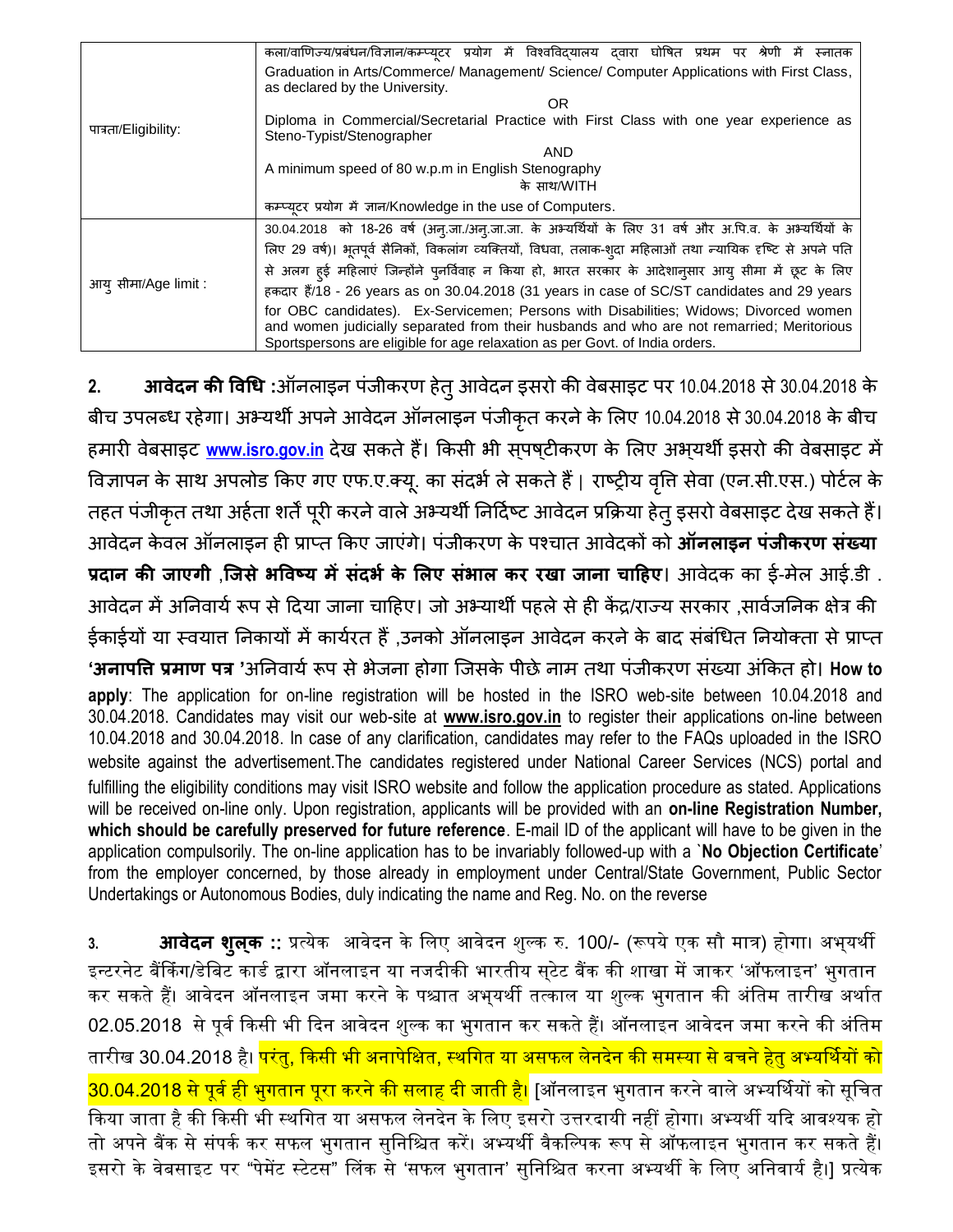मामले में अनुपालन की जाने वाली प्रक्रिया नीचे दी गई है::/Application Fee: There will be an Application Fee of ₹100/- (Rupees One Hundred Only) for each application. Candidates may make the payment 'online' using Internet Banking/Debit Card or 'Offline' by visiting nearest SBI Branch. Candidates after submitting their application can pay application fee immediately or any day before the last date for fee payment **02.05.2018**. The last date for submitting online application is 30.04.2018 However payment category candidates are advised to make online payment by 30.04.2018 itself to avoid any unexpected transaction failures/issues. [Candidates making online payment may kindly note that ISRO shall not be responsible for pending transactions or transaction failures. Candidates may if required contact their Banks and ensure successful payment of application fee. Candidates may utilize alternative methods of payment (Offline payment) if required. Ensuring a 'successful payment' from "Payment Status" link in ISRO's website is mandatory for the candidates] The process followed for each case is shown below:

(1) यदि कोई अभ्यर्थी तत्काल आवेदन शुल्क जमा करना चाहता है तो आवेदन जमा करने के बाद पंजीकरण संख्या दर्शाते हए उसे एक वेब पृष्ठ दिखाई देगा। उसी पृष्ठ पर **"भुगतान करें**" बटन मौजूद होगा, जिसे अभ्यर्थी क्तिक कर सकता हैऔर नननानुसार भुगतान प्रक्रिया का अनुसरण कर सकता है/If candidate desires to pay application fee immediately then he/she on submitting application will be shown a web page displaying registration number. On same web page, there exists "**Make Payment**" button which candidate may click and follow the payment process as outlined below

(2) यदि कोई अभ्यिी बाि मेंशुल्क भुगतान करना चाहता हैतो िह **ववज्ञापन पष्ृठ मेंदशाभए गए ललंक "भुगतान करें"** भिंक पर जाकर विज्ञापन की अंनतम तारीख कन पूिि भुगतान कर सकता है। अभ्यिी को अपनी पंजीकरण संख्या, जन्म-तिथि भरने के बाद "**भ्गतान करें**" बटन पर क्लिक करना होगा और निम्नान्**सार भ्**गतान प्रक्रिया का अनुसरण करना होगा/ If the candidate wants to pay application fee later, he/she can pay the fee before closure of the advertisement by accessing the link **"Make Payment" link available in advertisement page.** Candidate has to provide his/her registration number, Date of Birth and later click on the **"Make Payment"** button and follow the payment process as outlined below

## **4. आवेदन शुल्क भुगतान की प्रक्रिया/Process for application fee payment**

अभ्यर्थी को 'भ्गतान करें' बटन पर क्लिक करने पर स्टेट बैंक **बह़ विकल्प भ्गतान प्रणाली (एम.पी.ओ.एस.)** पृष्ठ पर पुनःनिर्देशित किया जाएगा। अभ्यर्थी भुगतान करने हेत् निम्नलिखित दर्शाए भुगतान मोड़ों में से किसी एक का चयन कर सकता है।/The candidates on clicking the Make Payment button will be redirected to State Bank **Multi Option Payments Systems (MOPS)** page. The candidate may choose one of the payment modes shown below for making payment.

- 1. नेट बैंकिंग/Net Banking: भारतीय स्टेट बैंक /State Bank of India
- 2. ननट बक्रैंकंग/Net Banking: अन्य बैंक/Other Banks
- 3. डेबिट कार्ड/Debit Card: भारतीय स्टेट बैंक /State Bank of India
- 4. डेबिट कार्ड/Debit Card: अन्य बैंक/Other Banks
- 5. क्रेडिट कार्ड/Credit Card: भारतीय स्टेट बैंक /State Bank of India
- 6. क्रेडिट कार्ड/Credit Card: अन्य बैंक/Other Banks
- 7. <u>पूर्व-मुद्रित चालान</u>(अभ्यर्थी चालान को डाउनलोड कर मुद्रित करने के बाद , चालान जारी होने के तीन दिन के भीतर या भुगतान करने हेतू अंतिम दिन, जो भी पहले हो, से पूर्व स्टेट बैंक ऑफ इंडिया की किसी भी शाखा में आवेदन का शुल्क नगद भुगतान कर सकता है। यह चालान जारी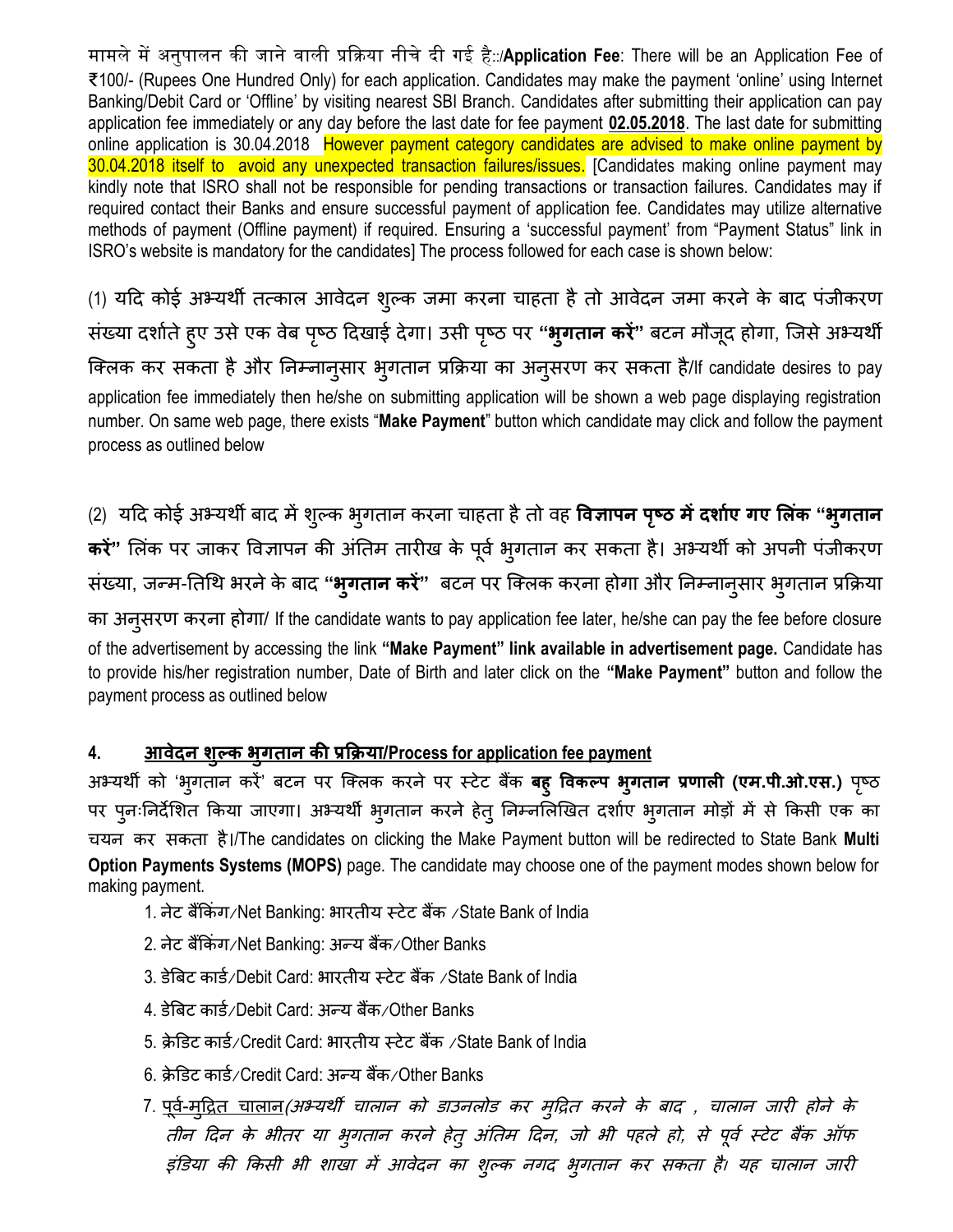होने के दिनांक से मात्र आगले तीन दिनों के लिए वैध माना जाएगा। यदि भुगतान तीन दिनों की सीमा के भीतर नहीं किया गया तो ऐसे चालान को असफल माना जाएगा। तथापि, यदि आवश्यक हो तो अभ्यर्थी नया चलान दुबारा जारी कर सकता है अथवा वैकल्पिक रूप से ऑनलाइन भुगतान कर सकता है) /Pre-printed SBI Challan *(Candidates should download, print and pay the application fees in cash at any SBI Branch within 3 days of generation of challan or last day for payment, whichever is earlier) The challan will be valid for the next three days only, from date of generation. If payment is not made within 3 days the challans, which are older than the specified time will be deemed unsuccessful. However, the candidate may regenerate fresh challan, if required or alternatively, make payment online payment.*

नोट/Note: (i)हालांकि इसरो दवारा लिया जाने वाला आवेदन शुल्क सभी भुगतान मोड़ों के लिए सामान है, परंतु बैंक के प्रभार तथा कर अलग-अलग हो सकते हैं। अतः, यह आवश्यक है कि अभ्यर्थी दिए गए अनुदेशों का सावधानीपूर्वक अनुपालन करें। नेट बैंकिंग तथा डेबिट कार्ड द्वारा भुगतान के मामले में, अभ्यर्थी द्वारा सफलतापूर्वक भुगतान करने पर उसे इसरो वेब पोर्टल पर पुनःनिर्देशित किया जाएगा तथा लेन-देन के ब्यौरे दर्शाने िािा पष्रठ प्रिभशित होगा।/Though application fee charged by ISRO is same across the payment modes the bank charges and taxes may vary. Therefore candidates are required to carefully follow the instructions shown. In case of Net banking and debit cards payments, the candidate on successful payment will be redirected to ISRO web portal and shown a page displaying transaction details.

(ii)पूरी भुगतान प्रक्रिया के दौरान, कृपया रिफ्रेश या बैक बटन न क्लिक करें अन्यथा पूरी प्रकिया रद्द हो जाएगी।/ During entire payment processing do not click REFRESH or BACK button, else session will be aborted.

(iii)कृपया भूगतान के तरीके (नेट बैंकिंग, डेबिट कार्ड, सभी एस.बी.आई. काउंटर) के संबंध में बैंकों/भूगतान गेटवे के अनूदेशों का पालन करें।Please follow the instructions of the banks/payment gateways with respect to the mode of payment (net banking, debit cards, across SBI counters)

(iv) अभ्यर्थी भूगतान की स्थिति की जांच एवं रसीद मृद्रित करने हेत् विज्ञापन पृष्ठ में उपलब्ध लिंक "भुगतान स्थिति" पर देख सकते हैं। अभ्यर्थी, निलंबित या असफल लेनदेन के मामलों में अपने बैंक से संपर्क कर सफल भुगतान सुननक्चत करें। Candidates can check Payment status and Print Receipt by visiting "Payment Status" link available in advertisement page. In case of pending transactions or transaction failures candidates are advised to contact their Banks and ensure successful payment of application fee.

5. सभी महिला ,अनुसूचित जाति) अन्.जा(.; अनुसूचित जनजाति) अन्.ज.जा ,(.भूतपूर्व सैनिक) भू.सै (.तथा **विकलांग अभ्यर्थियों को आवेदन शुल्क के भुगतान से छूट प्राप्त है। फिर भी ,आवेदन के ऑनलाइन पंजीकरण के** बाद ,इसरो प्रणाली से अभ्यर्थियों को व्यक्तिगत पंजीकरण फार्म डाउनलोड करके प्रिंट करना होगा ,जिसमें अभ्यर्थी का नाम ,पंजीकरण संख्या ,विज्ञापन संख्या तथा पद कोड अंकित होगा, जिसे भविष्य में संदर्भ हेत् रखना होगा।/**All Women candidates/Scheduled Castes (SC)/ Scheduled Tribes (ST); Ex-serviceman [EX] and Persons with Benchmark Disabilities (PWBD) candidates are exempted from payment of Application Fee.**  However, after registration of application on-line, the candidates have to down-load and print the personalized registration confirmation form from the ISRO system which will contain the Name of the candidate, Registration Number, Advertisement No., and Post code for future reference.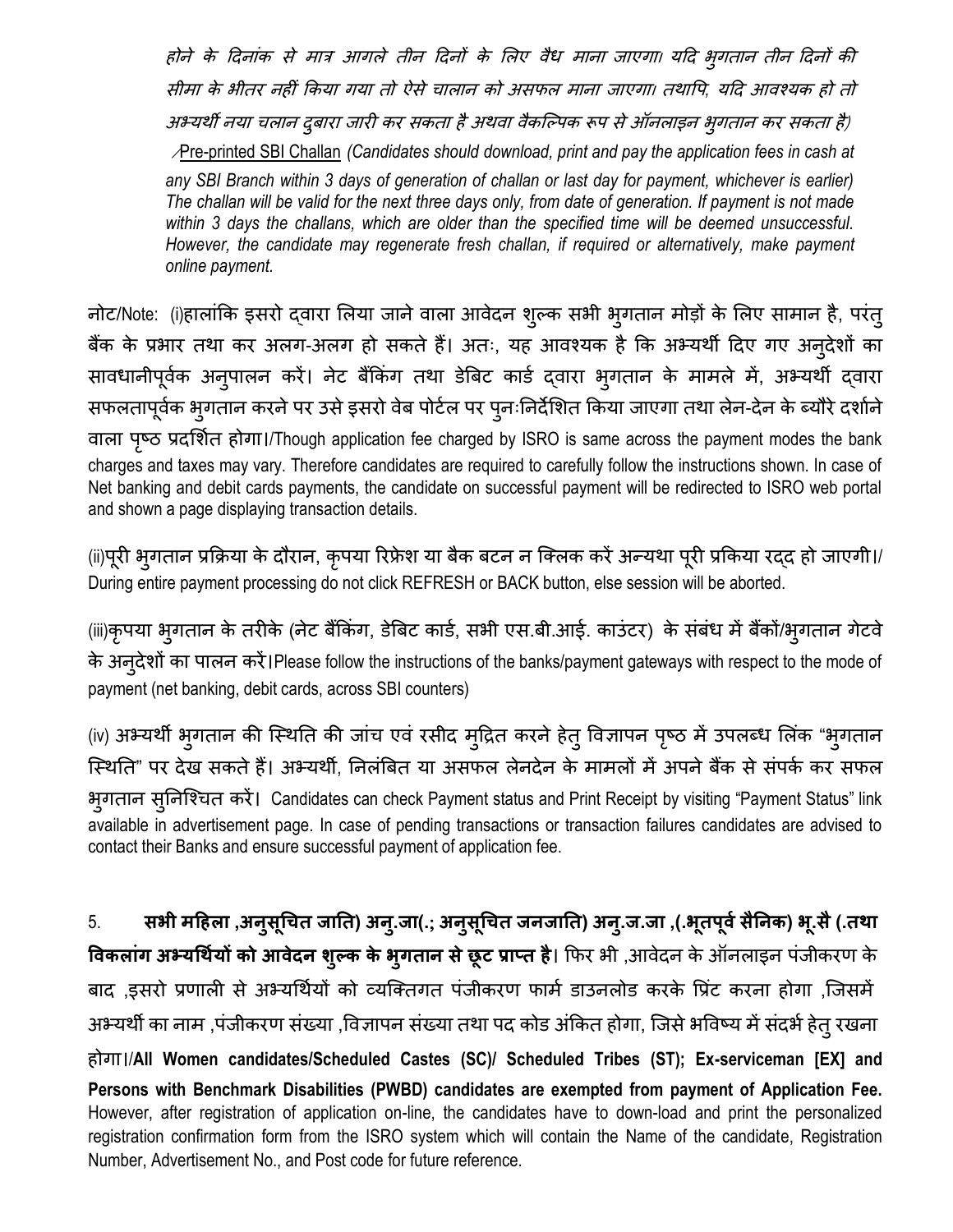6. महिला अभ्यर्थियों/ अनुसूचित जाति) अन्.जा(.; अनुसूचित जनजाति) अन्.ज.जा ,(.भूतपूर्व सैनिक ) भू.सै (.तथा दिव्यांग (पी.डबल्यू.डी.) अभ्यर्थियों दवारा दो/अनेक प्रति जमा करने की स्थिति में आवेदन जमा करने की अंतिम तारीख से पूर्व जमा किए गए आवेदन पर ही आगे की कार्रवाई के लिए विचार किया जाएगा।

In case of submission of duplicate/multiple applications by Women candidates/Scheduled Castes (SC)/ Scheduled Tribes (ST); Ex-serviceman [EX] and Persons with Benchmark Disabilities (PWBD) candidates, the last application submitted before the last date for submission of application shall be considered for further processing.

अ.पि.व. सहित अन्य अभ्यर्थियों दवारा दो/अनेक प्रति जमा करने की स्थिति में, आवेदन, जिसके लिए आवेदन शुल्क के भुगतान हेत् अंतिम तारीख के अंदर 'आवेदन शुल्क', प्राप्त होता है, उस पर ही विचार किया जाएगा।

In case of submission of duplicate/multiple applications by other candidates including OBC, the application against which the 'application fee' has been received within the last date for payment of application fee only will be considered.

7. ऐसे अभयर्थी जो पहले से ही केंद्र/राजय सरकार ,सार्वजनिक क्षेत्र की ईकाईयों या सवायतत निकायों में कार्यरत हैं ,उनको ऑनलाइन आवेदन के साथ संबंधित नियोकता से प्राप्त 'अनापति प्रमाण-पत्र ,'पर पंजीकरण संख्या तथा पद कोड दर्शाते हुए प्रशासन अधिकारी) आई.सी.आर.बी ,(.इसरो मुख्यालय ,अंतरिक्ष भवन ,बेंगलूरु **को ऑनलाइन आवेदन करनेके सात ट्रदनों के अंदर और क्रकसी भी जसथतत में14.05.2018 तक** भनजना होगा।

The candidates who are already employed under Central/State Govt/PSU/Autonomous Bodies have to send a `No Objection Certificate' from the employer concerned, duly indicating their Registration Number and Post Code to the **Administrative Officer [ICRB], ISRO Headquarters, Bengaluru within seven days of filing the applications online by the candidates and in any case not later than 14.05.2018**

## **8. 16.05.2018 तक इसरो मुखयालय ् , बेंगलूरु को भेजेजानेवालेदसतावेज ् /Documents to be sent to ISRO Headquarters, Bengaluru by 16.05.2018**

जो अभ्यर्थी पहले से ही केंद्र/राज्य सेरकार ,सार्वजनिक उपक्रमों/ स्वयात निकायों में कार्यरत हैं, उन्हें संबंधित नियोक्ता से **'अनापत्ति प्रमाण-पत्र'** प्रस्तुत करना होगा । अन्य अभ्यर्थियों को कोई भी दस्तावेज भेजना आवश्यक नहीं है ,परंत्, आवश्यकता पडने पर सभी संबंधित दस्तावेजों को प्रस्तुत करना होगा। / Those candidates who are already employed under Central/State Govt./PSU/ Autonomous Bodies should produce **'No Objection Certificate'** from the employer concerned. All other candidates need NOT send any documents, but have to produce as and when required.

9. चयन प्रक्रिया/Selection Process: निर्धारित योग्यता न्यूनतम योग्यता मात्र है और केवल इसी का होना अभ्यर्थी को लिखित परीक्षा के लिए पात्र नहीं बनाता है। शैक्षणिक निष्पादन और जीवन-वृत्त के आधार पर प्रारंभिक स्क्रीनिंग की जाएगी तथा लिखित परीक्षा हेत् अभ्यर्थियों को शार्ट-लिस्ट करने के लिए उच्च प्रतिशत कट-ऑफ अपनाया जा सकता है। लिखित परीक्षा दिनांक 12.08.2018 (रविवार) को तेरह स्थानों, अहमदाबाद, बेंगलूरु,भोपाल, चंदिगड़ चेन्नई, देहरादून, गुवाहाटी, हैदराबाद, लकनऊ, नई दिल्ली और तिरूवनंतपुरम में आयोजित की जाएगी। फिर भी संगठन के पास लिखित परीक्षा स्थल को रद्द/बदलने और अभ्यर्थियों को अन्य परीक्षा स्थल प्*नर्निधारित*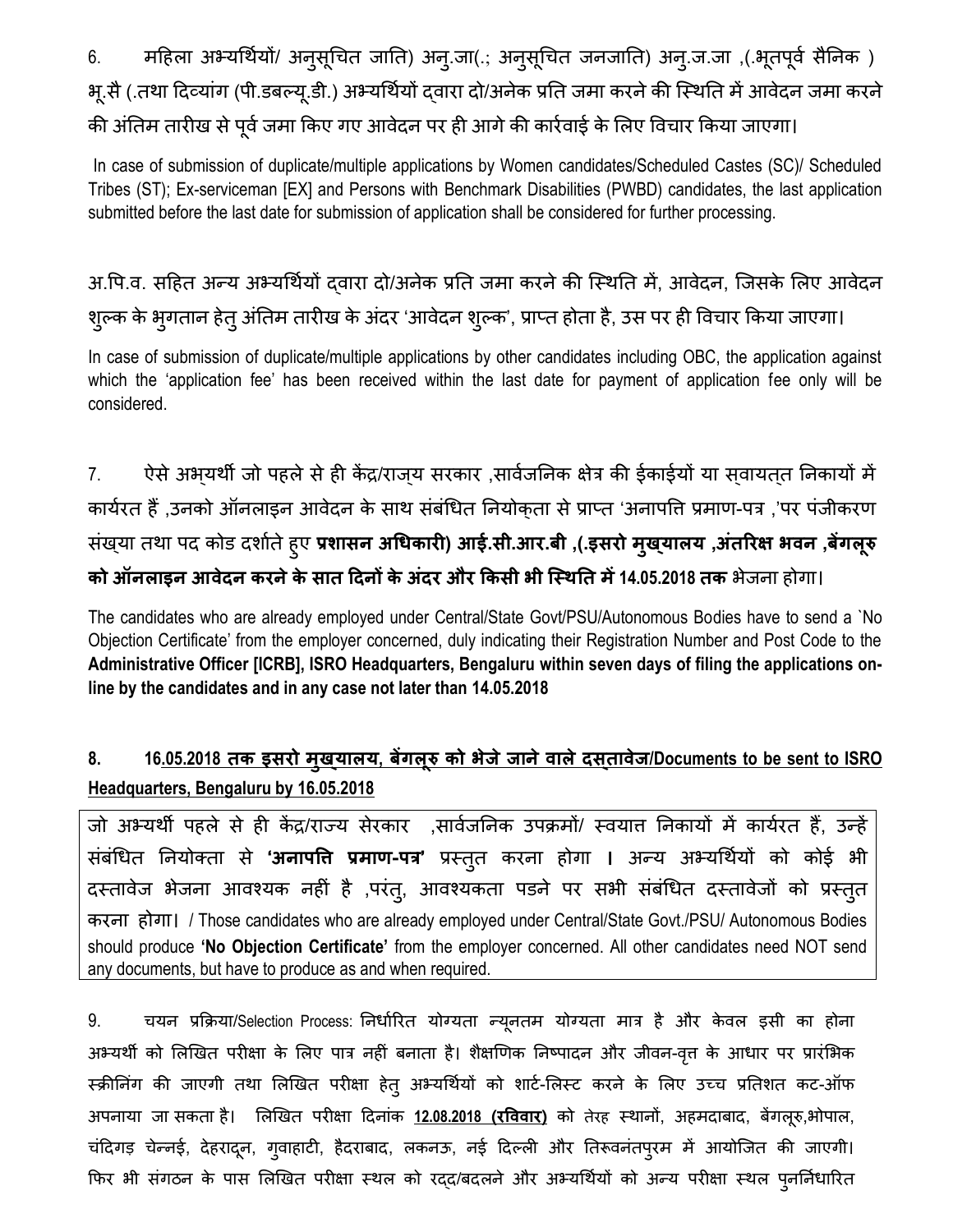करने का अधिकार सुरक्षित है। शार्ट-लिस्ट किए गए अभ्यर्थियों के लिखित परीक्षा हेत् बुलावा पत्र <mark>जुलाई--2018 के</mark> <mark>अंतिम सप्ताह/अगस्त-2018 के पहले सप्ताह</mark> के दौरान ई-मेल दवारा ही भेजे जाएंगे। लिखित परीक्षा में निष्पादन के आधार पर अभ्यर्थियों को कौशल परीक्षा (अंग्रेजी आशुलिपि 80 श.प्र. मि.) के लिए शार्ट-लिस्ट किया जाएगा, जिसको लिखित परीक्षा के परिणामों के चार महीनों बाद आयोजित किया जाएगा । लिखित परीक्षा में वस्तुनिष्ठ एवं व्याख्यात्मक प्रश्नों में 50 प्रतिशत अंक पाने वाले अभ्यर्थियों को कौशल परीक्षा हेत् विचार किया जाएगा। फिर भी प्रत्येक क्षेत्र में भरी जाने वाली रिक्तियों के आधार पर उच्च कट-ऑफ प्रतिशत निर्धारित किया जाएगा। वे अभ्यर्थी जो लिखित परीक्षा में कम-से-कम 50 प्रतिशत अंक प्राप्त कर के कौशल परीक्षा में उत्तीर्ण होने वाले अभ्यर्थियों को गुणता के क्रम में, अधिसूचित रिक्तियों की संख्या के आधार पर नाम की सूची तैयार की जाएगी। यदि अनु.जा./अ.ज.जा./अ.पि.व./विकलांग/भूतपूर्व सैनिक के लिए आरक्षित श्रेणी की रिक्तियां पर्याप्त संख्या में नहीं भरी जाती हैं तो संबंधित श्रेणी से संबंधित अभ्यर्थी को आरक्षण दिया जाएगा/The qualification prescribed is the MINIMUM requirement and the same does not automatically make candidates eligible for written test. Based on the academic performance and bio-data, initial screening will be conducted and a higher cut-off percentage may be adopted to short-list candidates for taking-up written test. The written test will be conducted on **12.08.2018** [Sunday] at thirteen venues viz., Ahmedabad, Bangalore, Bhopal, Chandigarh, Chennai, Dehradun, Guwahati, Hyderabad, Kolkata, Lucknow, Mumbai, New Delhi and Thiruvananthapuram. However, the Organisation reserves the right to cancel/change the written test venue and re-allot the candidates to any other test centre. The call letters for written test to the short-listed candidates will be sent only by e-mail during the last week of July 2018/first week of August 2018. Based on the performance in the written test, candidates will be shortlisted for Skill Test in English Stenography @ 80 w.p.m., which will be conducted after 4 months from the date of announcement of results of the Written Test. Those who secure minimum 50% marks each in both objective and descriptive type questions in the written test will be considered for short-listing for Skill Test. However, depending upon the vacancies to be filled-up in each zone, a higher cut-off percentage may be prescribed. Those who secure minimum 50% marks in written test and qualify in the skill test will be considered for empanelment in the order of merit, subject to number of vacancies notified. In case, sufficient number of SC/ST/OBC/PWBD/Ex-servicemen candidates are not available for filling-up the vacancies reserved for these categories, relaxation will be extended to candidates belonging to the respective category, to make good the short-fall.

10. वेतन एवं भत्ते/Pay and Allowances : चयनित अभ्यर्थी वेतन मैट्रिक्स के स्तर 04 में कनिष्ठ वैयक्तिक सहायक के रूप में नियुक्त किए जाएंगे। न्यूनतम वेतनमान में कुल परिलब्धियाँ वर्तमान में लगभग ₹ 25,500/-होंगी। इसके अतिरिक्त, गृह किराया भता (एच.आर.ए.), परिवहन भता तैनाती के स्थान पर लागू निर्धारित दर पर देय होगा जो क्रमश: विभागीय आवास और परिवहन स्विधा का इस्तेमाल नहीं करते हैं। कर्मचारियों को राष्ट्रीय पेंशन योजना में शामिल किया जाएगा। इसरो में नियुक्ति पर स्वयं एवं आश्रितों के लिए चिकित्सा सुविधाएं, छूट दर पर कैंटीन, परिवहन भत्ता, जब सरकारी परिवहन इस्तेमाल न किया गया हो, नव नियुक्तों को एच.आर.ए. के एवज में सीमित आवासीय सुविधा, अवकाश यात्रा रियायत, समूह बीमा, मकान इत्यादि बनाने हेत् अग्रिम केंद्र सरकार कन आिनशानुसार दिया जाता है/Selected candidates will be appointed as Junior Personal Assistant in the in Level 04 of Pay Matrix The gross emoluments in the minimum of pay band will at present be approximately ₹25,500/- p.m. In addition, House Rent Allowance [HRA], Transport Allowance at the prescribed rates in force at the place of posting will be paid for those who are not availing Departmental Housing and Transport facility, respectively. The employees will be governed by the National Pension Scheme. On employment in ISRO, other facilities are available such as medical facilities for self and dependants, subsidized canteen, transport allowance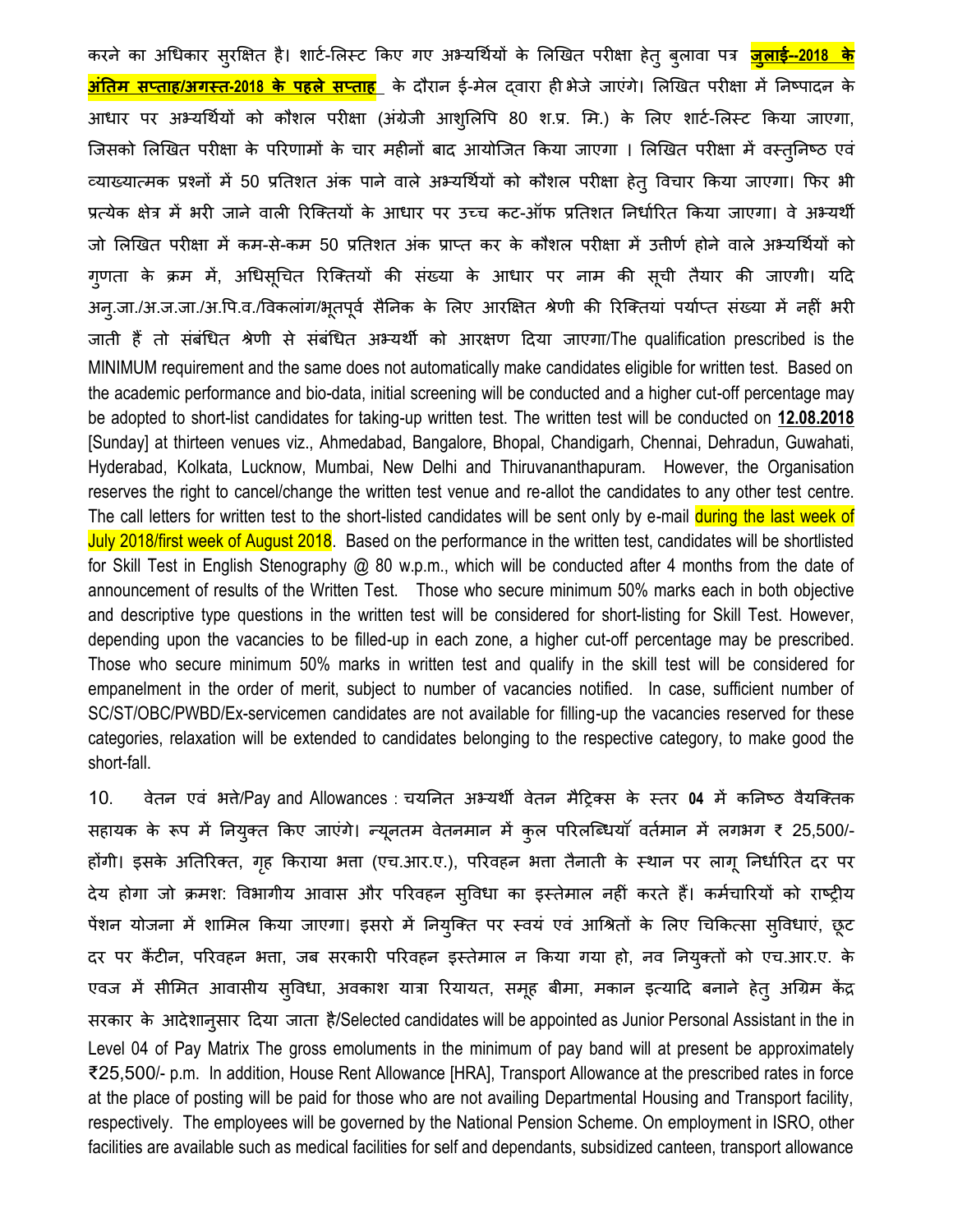when official transport is not availed, limited housing facility for fresh entrants in lieu of HRA, Leave Travel Concession, Group Insurance, advance for construction of house, etc. as per Central Government orders.

11. अन्य शर्ते /अन्देश :अभ्यर्थी आवेदन पत्र के ड्राप-डाउन मेनू) चरण (3-में उल्लेखित किसी भी विषय के पद के लिए आवेदन कर सकते हैं • राष्ट्रीय वृति सेवा (एन.सी.एस.) पोर्टल के तहत पंजीकृत एवं अर्हता शर्तें पूरी करने वाले अभ्यर्थी इसरो वेबसाइट देखें और पूर्व अन्**च्छेदों में उल्लेखित आवेदन प्रक्रिया का** अनुपालन करें • पद अस्थायी हैं ,परनत् इनके जारी रहने की संभावना है • नियुक्त अभ्यर्थियों को ,जब कभी आवश्यक हो ,भारत में स्थित भारतीय अंतरिक्ष अनुसंधान संगठन /अंतरिक्ष विभाग के किसी भी केंद्र/यूनिट में तैनात किया जा सकता है • अभ्यर्थियों को प्रकार्यात्मक आवश्यकताओं के आधार पर चौबीसों घंटे काम करना पड़ सकता है • इसरो के केंद्रों/यूनिटों की जानकारी के लिए कृपया http://www. isro.gov.in/isro\_centres.html देखें • साक्षातकार में भाग लेने आने वाले अभयर्थियों को ऑनलाइन आवेदन में दर्शाए गए शहर से सबसे छोटे मार्ग से साक्षातकार के सथान तक

ट्रेन के दवितीय श्रेणी के आने-जाने के किराये की प्रतिपूर्ति की जाएगी) इस उद्देश्य हेत् पता और शहर में बदलाव होने पर विचार नहीं किया जाएगा( • साक्षात्कार हेतु बुलाए गए अभ्यर्थियों को साक्षात्कार के समय ऑनलाइन आवेदन में दिए गए विवरणों के सत्यापन के लिए सभी संबंधित मौलिक दस्तावेज प्रस्तुत करने होंगे • यदि ऑनलाइन दी गई सूचना गलत या झूठी पाई गई तो अभ्यर्थी का साक्षात्कार नहीं किया जाएगा और उसे यात्रा भतता नहीं दिया जाएगा • लिखित परीक्षा के लिए कोई यात्रा भतता नहीं दिया जाएगा • इसरो के पास ,यदि चाहे तो ,कोई भी पद या सभी पद न भरने का अधिकार सुरक्षित है • केवल भारतीय नागरिक आवेदन करें • किसी भी सपष्टीकरण के लिए अभ्यर्थी इसरो की वेबसाइट में विज्ञापन के साथ अपलोड किए गए एफ.ए.क्यू. का संदर्भ ले सकते हैं या [icrb@isro.gov.in](mailto:icrb@isro.gov.in) पर मेल भेज सकते हैं। विज्ञापन/एफ.ए.क्यू. में पहले से ही उपलब्ध सूचना/जानकारी <u>तथा अनावश्यक पूछ-ताछ के संदर्भ में ईमेल अथवा दूरभाष पर स्पष्टीकरण नहीं किया जायेगा</u>। सरकार कार्यदल में लिंग संतुलन को बनाए रखने के लिए प्रयासरत है और इसलिए महिला अभ्यर्थियों को आवेदन करने के लिए प्रनररत करती है। /Other Conditions/Instructions : Candidates may apply for the post against any of the disciplines mentioned in the drop-down menu (Step 3) of the Application form • The candidates registered under National Career Services (NCS) portal and fulfilling the eligibility conditions may visit ISRO website and follow the application procedure as stated in the previous paragraphs. The posts are temporary, but likely to continue • The appointees are liable to be posted in any of the Centres/Units of the Indian Space Research Organisation/Department of space situated anywhere in India as and when required • For details of ISRO Centres/Units, please visit [http://www.isro.gov.in/isro\\_centres.html](http://www.isro.gov.in/isro_centres.html) • Candidates attending the skill test will be reimbursed to and fro secondclass train fare by the shortest route from the city indicated in the on-line application form to the place of skill test (change of address and city for the purpose will not be entertained) • Candidates called for skill test will have to produce all relevant original documents in proof of details furnished in their applications submitted on-line, at the time of skill test • If any information furnished on-line is found to be wrong or false, the candidate will not be allowed for skill test and TA will not be paid. • No TA will be paid for attending the Written Test • ISRO reserves the right not to fill up all or any of the posts, if it so desires• Only Indian nationals need apply • In case of any clarification, candidates may refer to the FAQs uploaded in the ISRO website against the advertisement or send their mail to [icrb@isro.gov.in.](mailto:icrb@isro.gov.in) Queries about information already available in the Advertisement/FAQs and Frivolous queries will not be replied to either by email or telephone • Government strives to have a workforce which reflects gender balance and women candidates are encouraged to apply.